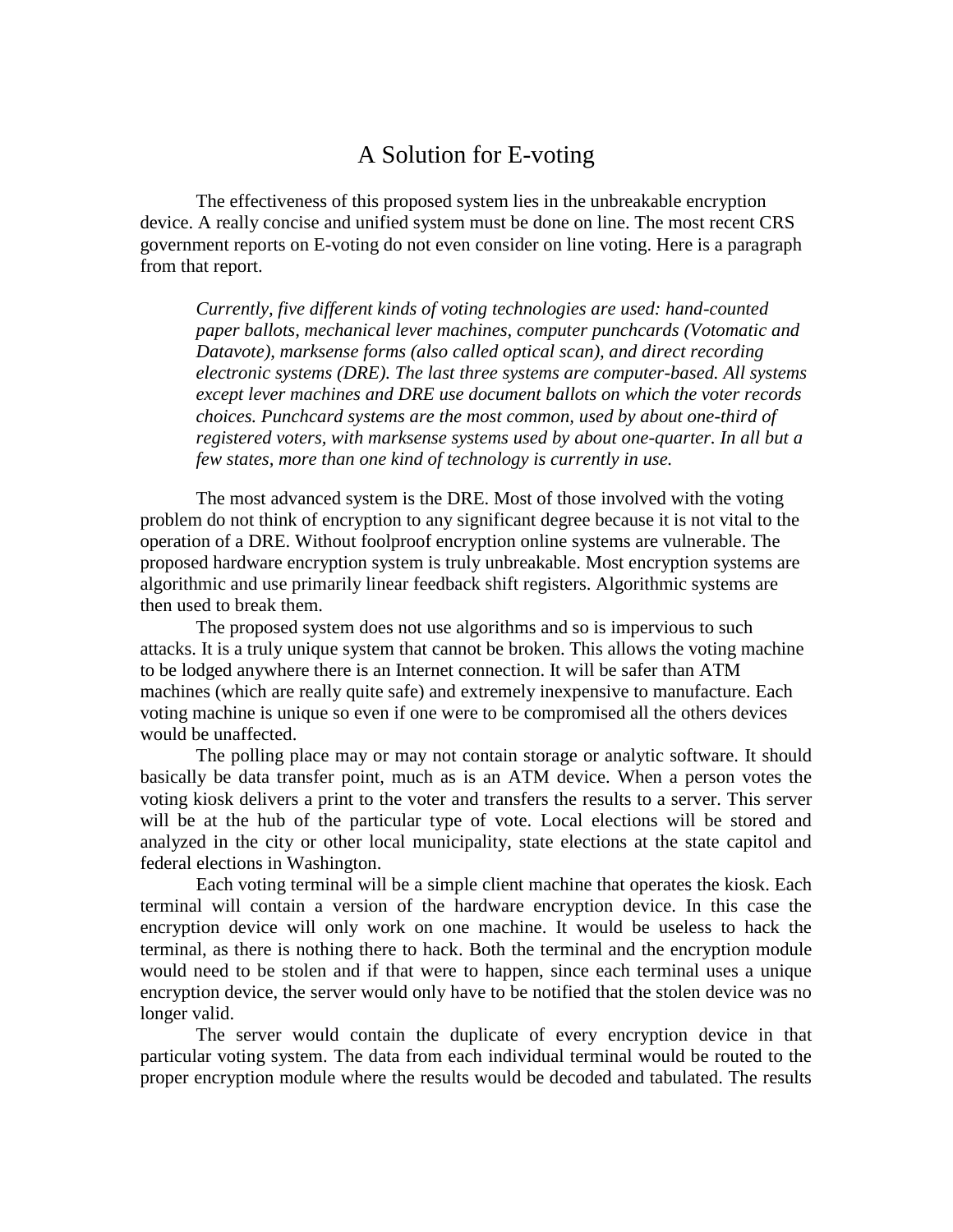would be up to date minute by minute and the final result would be known immediately when the polling place closed.

The printout the voter would receive is to a degree cosmetic. In the proposed system the redundancy is such that such a paper trial would most likely never be needed. One advantage to this proposed voting system is that the voter could change his or her vote up to the moment when the polls close. The use of printouts would compromise this advantage.

This entire system would be very inexpensive. The client machines would not need hard drives, as all storage would be on flash drives. Since the encryption device would be constructed in groups and the setup of the device would be designed by software absolutely no one would know the coding system of any device. Reverse engineering a single device would be pointless, as the device would have to be stolen in order to do this and once it was discovered missing it would be deactivated in the system.

The voter could be issued a card that would be much like a credit card. The voting terminal would only operate while the card is inserted or swiped. The card would contain sufficient data so as to identify the user and allow the server to determine if the card is reused.

The hardware of this voting system contains no moving parts. The component cost is so low that the triple redundancy that is used by the military would be very effective.

## **Procedure Flow**

If magnetic stripe cards were not issued when the voter registers, an alternate method would be employed. Once the voter has been identified at the polling place a machine issues a card with a magnetic strip (much like those in a subway station). This strip contains a number linked with this voter. The voter enters the booth and insets the card. The card is swallowed and the data from the strip is read. The number is checked to verify that it has not been used before and the voting machine displays the touch screen with the selections.

Once the selection are made the screen displays the selections in list form:

President – Oscar Blodget Vice President – Herman Schmiddle Amendment  $7 - yes$ etc.

The voter can then correct any errors before the vote is saved.

Sound systems now exist that confine the audible sound to the area of the listener. It would be to great advantage if the voter could click on a routine that would verbally describe each article on the ballot. How many people really know what 'amendment 7' actually is?

When the voter accepts the selections the machine adds the selections and the code identifying the voting machine to the voter code number and prints a copy for the voter. Then the data is encrypted and stored in flash memory on the machine. The selection data and the data on the strip are erased. Simultaneously this encrypted data is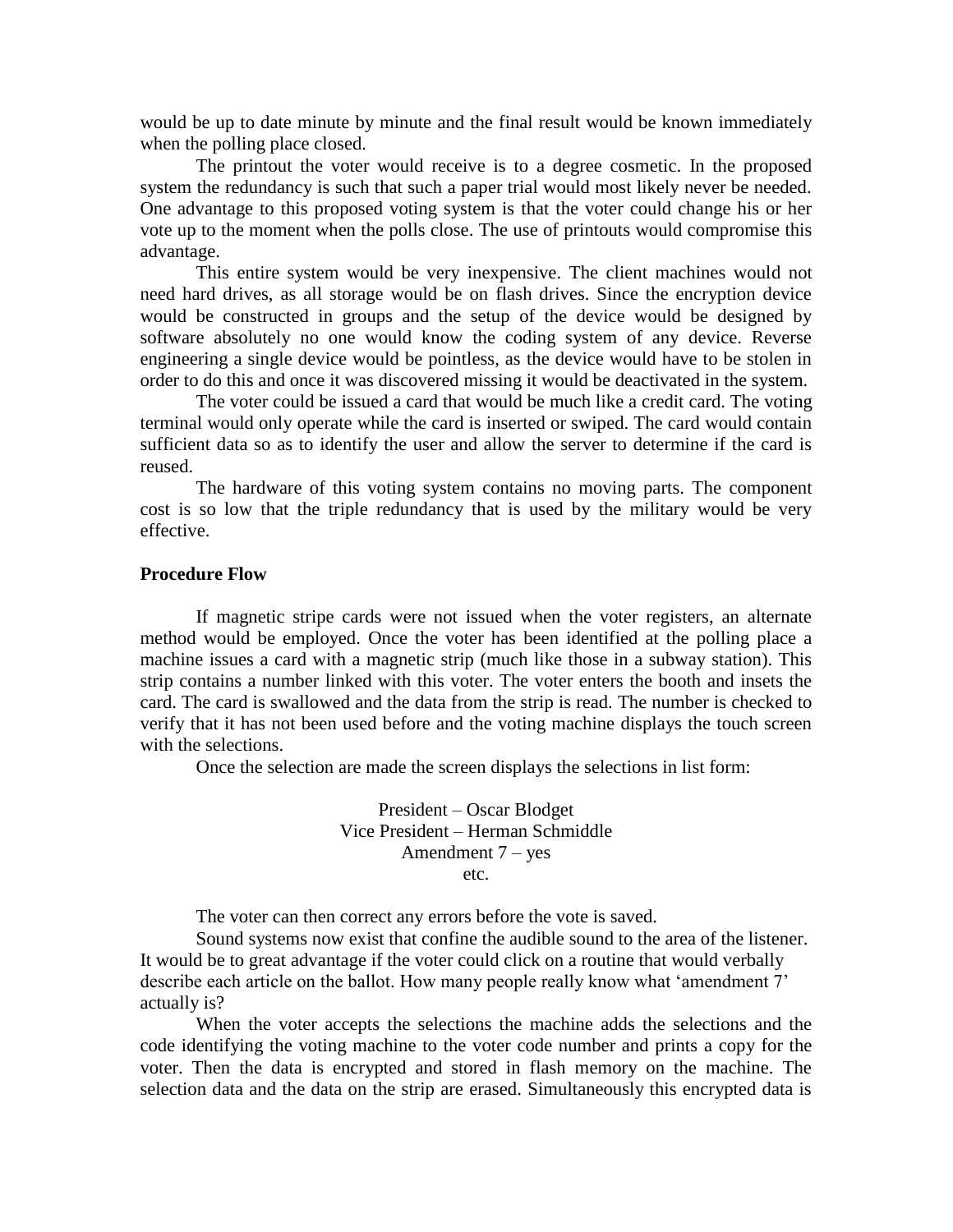directed to flash memory on a master device in the polling place. At the same time the data is sent to the server that will count the votes and stored the result in flash memory. This result is also stored on a device at the State or City judicial center. It is also stored at the headquarters of the participating political parties and any others that might be desired.

Only the actual voting machine has the hardware encryption device. When the polls close all of the flash memories are fed to storage devices. This will provide a half a dozen or more simultaneous permanent records of the votes. The decryption device will reside on the computer that will count to votes. The encryption/decryption devices are very small so the decryption device would hold a decoder for every voting machine. All of the stored data are compared to prevent tampering. The votes are then decrypted and automatically counted. Another machine or two could have decryption devices to verify the count.

This would ease the congestion at polling places as such places would only need to exist primarily for handicapped persons and those who might have lost their voting card. Since the voting machines could be placed anywhere, voting would just as easy overseas as domestically. The terminals could be located at embassies, military bases and other similar locations. The absentee ballot would virtually disappear.

Since this system is based on the EPROM the actual hardware is comprised of very simple off-the-shelf components. They could safely be manufactured anywhere. So as not to further alarm the voting population they should likely be assembled and programmed in the US.

A voting unit would be comprised of a device console that is used to cast the vote and a the necessary storage devices These components are all exactly alike and do not become part of the system until they are programmed.

The actual programming of the sets would be done in a government facility with all of the necessary protective measures. A voting console and its memory systems are all programmed in a batch and numbered as a set. The voting console is sent to a poling center and the chips to the various organizations as desired.

When the voter registers he or she is sent a card similar to an ATM card. The voter selects a password. When he or she votes it is only necessary to swipe the card and enter the password.

All registered voters are in a main database (relational). Use of such a database means that a voter can cast his or her vote anywhere in the world. The database would be checked to see that the voter was not attempting to vote more than once for the same issue. The software would only allow votes that are legal within the residence of the voter regardless of where the voter is casting the vote. Only these choices would appear on the kiosk display.

This would do away with the need for most absentee voting as, since the voting console is very inexpensive, it could be easily shipped in quantity and operated anywhere in the world. If a voter is away from his or her district but wished to vote for a district issue there would be no problem.